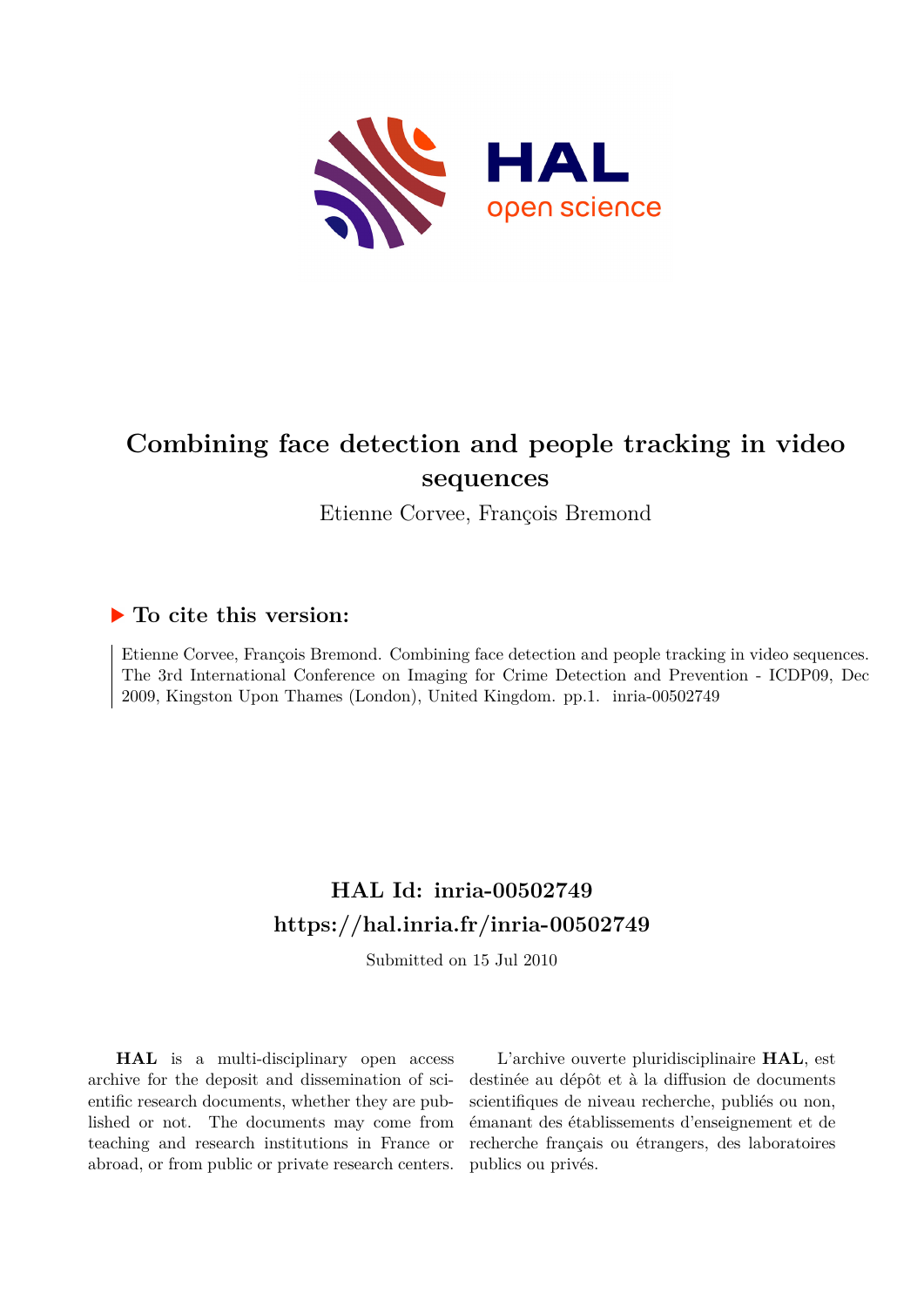## **Combining face detection and people tracking in video sequences**

#### **E. Corvee and F. Bremond**

INRIA, Sophia Antipolis, France, *etienne.corvee, francois.bremond@sophia.inria.fr*

**Keywords:** face detection, people tracking, histogram of oriented gradients, K-mean clustering.

#### **Abstract**

Face detection algorithms are widely used in computer vision as they provide fast and reliable results depending on the application domain. A multi view approach is here presented to detect frontal and profile pose of people face using Histogram of Oriented Gradients, i.e. HOG, features. A K-mean clustering technique is used in a cascade of HOG feature classifiers to detect faces. The evaluation of the algorithm shows similar performance in terms of detection rate as state of the art algorithms. Moreover, unlike state of the art algorithms, our system can be quickly trained before detection is possible. Performance is considerably increased in terms of lower computational cost and lower false detection rate when combined with motion constraint given by moving objects in video sequences. The detected HOG features are integrated within a tracking framework and allow reliable face tracking results in several tested surveillance video sequences.

#### **1 Introduction**

A large variety of video applications require objects to be detected, recognised and tracked in a particular scene in order to extract semantic information about scene activity and human behaviour. In particular, most video surveillance applications rely on the detection of human activities captured by static cameras. In this domain, although cameras remain mostly fixed, many issues occur. For example, outdoor scenes can display varying lighting conditions (e.g. sunny/cloudy illumination, shadows), public spaces can be often crowded (e.g. subways, malls) and images can be obtained with a low resolution and can be highly compressed. Hence, detecting and tracking objects in such complex environment remains a delicate task to perform. Although the techniques presented in the state of the art of this domain show great results, their success is relative to the evaluation context.

In this paper, attention is focused in detecting and tracking faces in videos. Rather than to try to get better performances than state of the art face detection algorithms presented in section 2, the approach is designed to combine face detection with a tracking algorithm as illustrated in figure 1. Tracking solely frontal views of people faces means tracking moving objects coming toward the direction of the camera observing them.

These trajectories show unidirectional patterns of people trajectory and occur in restricted scenarios such as in corridors. However, while a person moves across the camera field of view, both the person frontal and profile view of his face are likely to be captured.

The proposed face detection algorithm learns object features using a generic approach. Objects are represented by feature vectors in section 3 and a description on how different poses of facial features can be learned using a K-mean algorithm is given in section 4. Due to the large complexity occurring in grey level distribution of people face, a cascade of classifiers is designed in section 5 to speed up the detection process. In the proposed approach, the fact that most surveillance cameras are static and viewing static background scenes allows relatively fast segmentation of 2D moving objects where faces are assumed to occur, hence restricting the face searching process. Faces are tracked by integrating the detected features within a tracking framework presented in section 6. Results of detected and tracked faces are shown in section 7.



Figure 1. Overview of the face tracking algorithm structure.

#### **2 State of the art**

Face detection has been studied for many decades with a much higher interest this last decade since face detection and recognition algorithms are getting performant in terms of processing cost and can be used for a large variety of applications such as in security or multimedia applications. The algorithm developed by Viola and Jones [19] and distributed by the OpenCv library [9] is widely used for face detection. They use Haar features to represent faces and an Adaboost [21] algorithm to build a cascade of fast classifiers. Great performances are generally obtained when Haar features are combined with boosting techniques for the detection of faces [16, 10]. Haar features take advantage of the grey level differences between regions of the face. For example, Suguna *et al* [17] first quickly extract face candidates using the most significant face feature i.e. the eyes, and then use a SVM classifier on histogram equalised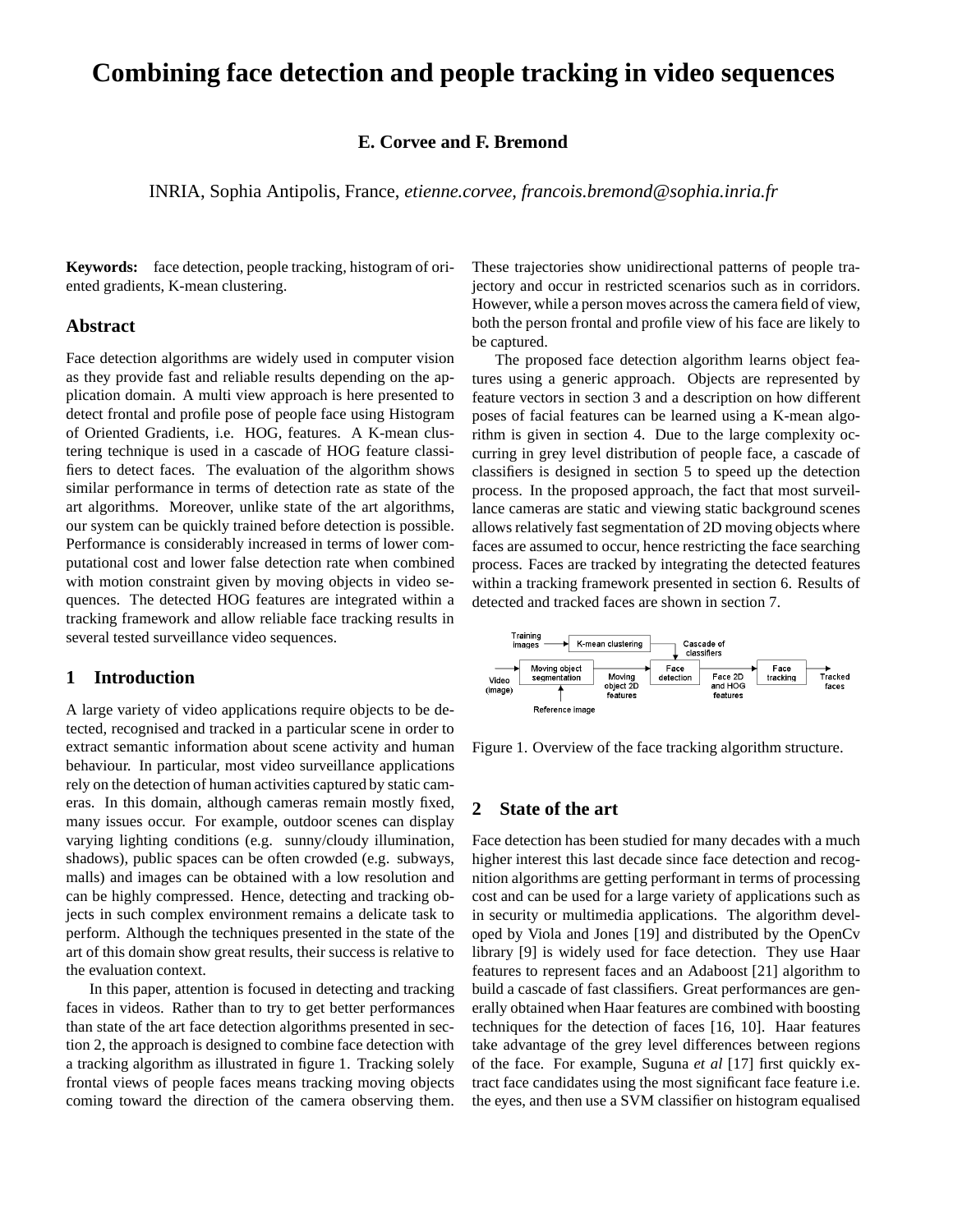candidates to determine if they really are faces or not. Many techniques exist as reviewed in the survey of Yang *et al* [11] with performances fairly comparable depending on the applications and their use. For example, McKenna *et al* [18] filter out false detections and increase the speed of their algorithm by detecting objects of interest in moving image regions. They use a Gabor Wavelet Transform to model features of faces and extract the eigen poses of faces captured under different rotation angles and many different lighting orientation with respect to the camera position.

Many face tracking algorithms take advantage of fast colour segmentation of the skin to build a fast face tracking algorithm. However, the majority of these techniques deal with only one class of skin colour [7, 8, 6]. Faces can be tracked using a Kalman filtering technique to model face trajectories [20, 4, 13] with application for example in the compressed video domain. For instance, in [20] people need to be facing the camera in a closed up view for the system to be able to extract eyes and mouth locations as tracking inputs.

Another important features used for object detection is provided by the calculation of Histogram of Oriented Gradients i.e. HOG. Pedestrians, faces and bicycles are successfully detected when represented by HOG [12, 1]. Such as with Haar based detectors, a boosting technique is also often used to model and rapidly detect objects [5] such as humans [15]. HOG features are extracted from selected areas of the image and compared to the trained models for object classification. HOG features can also be tracked independently without having to classify objects [1]. The detection of objects can be constrained with object motion information given, for example by optical flow of pedestrians [12].

#### **3 Face representation**

A face is here represented as a set of HOG feature vectors calculated over a set of  $N_c = 9$  regular non overlapping cells. A HOG contains  $N_b = 8$  bins covering the 360 degrees range of pixel gradient orientations estimated by a simple Sobel kernel operator. Hence, each bin i.e. each feature of a HOG represents  $\Theta = 360/N_b$  and the visual signature of each cell of a face image can be represented by a *N<sup>b</sup>* dimension vector. Each feature is normalised according to the edge magnitude response corresponding to the edge orientation of the feature. The integral image technique [19] is used for fast HOG computation.

#### **4 Training**

The training of face images is performed on a set of 2429 frontal and 428 profile views of face images referred to as the positive dataset and on a set of 4548 non face images referred to as the negative dataset. These datasets are provided by [3]. A K-mean algorithm extracts *K* clusters from the HOG features given by the positive dataset. The feature vector of a sample image indexed *i* containing *N<sup>c</sup>* cells is expressed in equation 1 and the mean vector of the *k th* cluster is expressed in equation 2:

$$
[\mathbf{h}_1^T(i), ..., \mathbf{h}_{N_c}^T(i)]^T
$$
 (1)

$$
[\mathbf{m}_{1,k}^T, ..., \mathbf{m}_{N_c,k}^T]^T
$$
\n(2)

An error term  $E(i)$  is associated with each sample *i* defined as the minimum weighted squared magnitude of vector difference between the feature vector and its closest trained mean vector:

$$
E(i) = \min_{k= [1:K]} \left( \frac{\sum_{c=1}^{N_c} w_c e_{c,k}(i)}{N_c \sum_{c=1}^{N_c} w_c} \right)
$$
(3)

where  $e_c(i)$  is the error of the sample feature *i* corresponding to the area of cell *c* calculated by:

$$
e_{c,k}(i) = \left(\mathbf{h}_c(i) - \mathbf{m}_{c,k}\right)^T \left(\mathbf{h}_c(i) - \mathbf{m}_{c,k}\right) \tag{4}
$$

Expression  $E(i)$  gives a face error from the combination of the HOG vectors given by all image cells. This global face coherency is weighted by a local clustering technique which aims to discriminate between cells which are likely to belong to a face feature and the ones that aren't. Thus, the weight  $w_c$  of a cell *c* tells how much a cell represents a positive sample cell. This weighting procedure is achieved by applying the K-mean algorithm exclusively on each cell feature vectors of the positive samples independently from the other cells. The weight  $w_c$  on cell  $x$  is defined as the minimum ratio, over the cell clusters indexed *k*, between the number of positive samples i.e.  $\sum_{i=1}^{N} \delta_{c,k}(i)$  and the total number of samples i.e.  $\sum_{i=1}^{N'} \delta_{c,k}(i)$ belonging to each cell cluster *k*:

$$
w_c = \frac{\sum_{i=1}^{N} \delta_{c,k}(i)}{\sum_{i=1}^{N'} \delta_{c,k}(i)}
$$
(5)

where  $\delta_{c,k}(i)$  is to 1 when the cell *c* of sample *i* has for closest cluster the cluster indexed *k* or 0 otherwise. In the previous equation, *N′* represents the totality of the training samples. For more robust error estimation, each difference of HOG vector values (as illustrated in equation 4) is normalised by the standard deviation obtained along with each mean clustered vector values.

#### **5 Cascade of classifiers and face detection**

In order to detect faces given a large variability of faces in the training dataset, a cascade of classifiers is required to quickly and iteratively discriminate between face and non face as described in section 5.1. Faces are detected using the cascade in section 5.2.

#### **5.1 Cascade of classifiers**

People face appearance can greatly differ from one person to another. The variability of face images get even more complex when lighting exposure (e.g. half face shadowed) varies and when people do not face the camera (e.g. high camera location or people bending their head). Therefore face detection algorithms cannot easily handle this large variability and cannot discriminate between training negative and positive samples using a single thresholding operation. Cascade of classifiers are often used as in the works of [19] to deal with this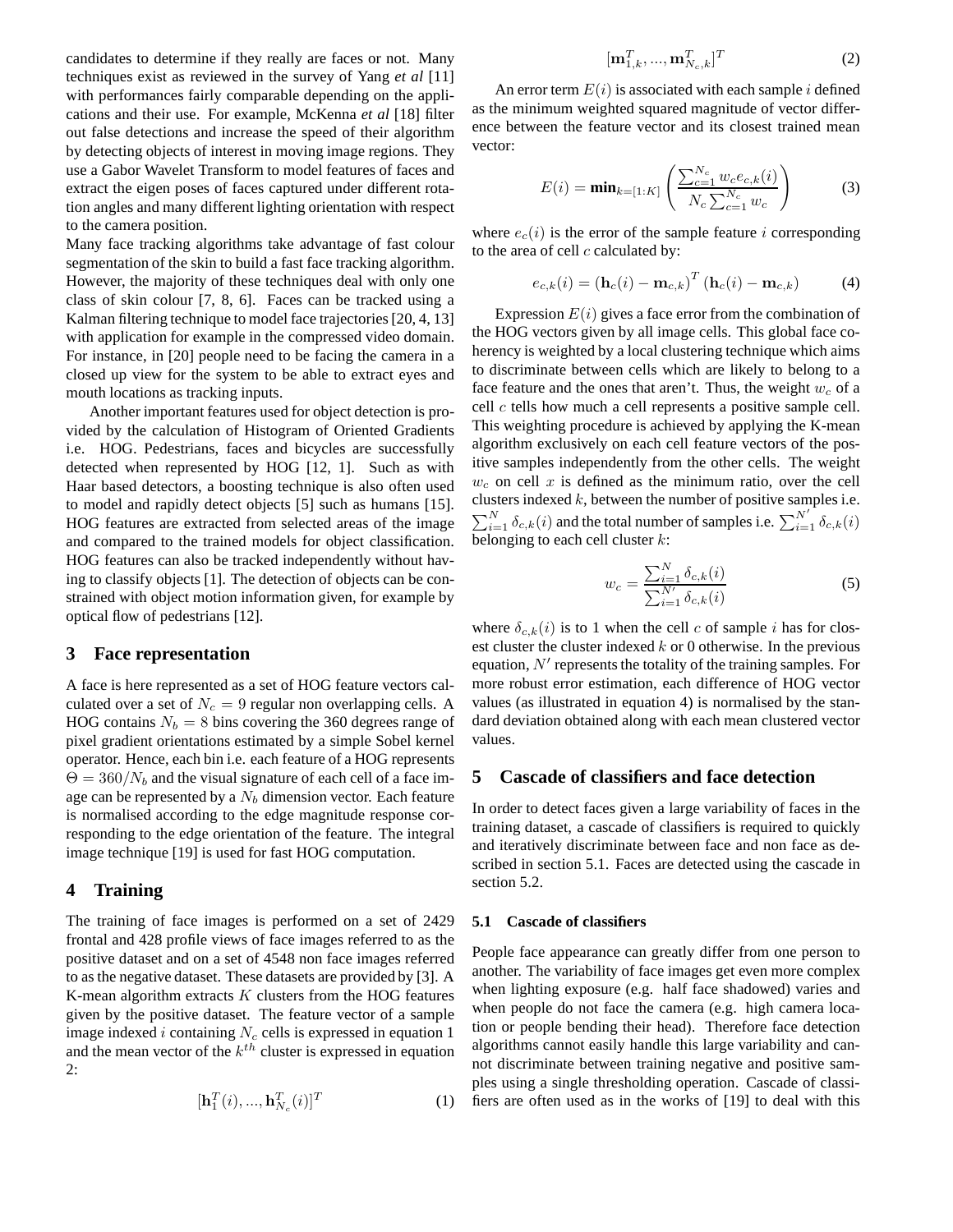issue and is used as a boosting system such as the Adaboost system [21].

A cascade of classifiers is used to train the process described in section 4. Each classifier is associated with a threshold which is obtained from the error calculation given by equation 3 for the positive samples. The threshold is given by the maximum error among the 99% of the best (i.e. minimum) errors. All samples giving an error above this threshold are discarded from the next classifying stage where a new training is performed on the remaining samples. The discarded samples are assumed to be non-face samples.

Using the dataset of [3], 64 classifications are necessary for the system to converge when using 9 cells of 8 dimensions feature vectors (i.e. a face is represented by a 72 dimension vector) and for a 10 clusters K-mean algorithm. As example, 54% of the negative samples are discarded from the training dataset in the first iteration, and 10% in the second iteration. The system converges until the maximum number of negative samples is thresholded out. For comparison, about 250 clusters are needed without any use of cascade making the system computationally expensive. Therefore, for an image to be detected as a valid face candidate, it needs to pass all the 64 stages of the iterating process otherwise it is detected as a non-face candidate. The face detection algorithm can be formulated by equation 6 where an image indexed *i* is considered to be a face if  $F(i) = N_s$  where  $N_s = 100$  is the number of classifiers:

$$
F(i) = \sum_{s=1}^{N_s} C(i, s)
$$
 (6)

The  $s^{th}$  classifier  $C(i, s)$  classifies image *i* as a face if its face error measured in equation 3 is below the classifier threshold *T H*(*s*) (defined above):

$$
C(i,s) = \begin{cases} 1 \text{ if } E(i) < TH(s) \\ 0 \text{ else} \end{cases} \tag{7}
$$

#### **5.2 Face detection**

Faces present in an image are detected by a squared scanning window of 20x20 pixels. This relatively small window size allows small faces to be detected which often occur in video surveillance videos. The content of the image bounded by a scanning window represents the image to be detected as face or non face by the cascade of classifiers using equation 6. To avoid large computational cost of the search procedure and to avoid multiple overlapping results, the scanning window looks for faces every 5 pixels across the entire image. In order to detect faces with sizes bigger than the scanning window dimension, a hierarchical search is deployed where faces are searched in sub sampled versions of the original image: the image is successively sub sampled with a ratio of 15%.

To enhance the speed of the search process, the search is performed in areas which are pre-classified as moving regions (see figure 1). A foreground object detector performs this task by segmenting and grouping foreground pixels using a thresholding operation from a background reference image [anonymous]. Overlapping faces, i.e. the overlapping areas which have been classified as being face candidates (rescaled to the original image size scale) are filtered so that only the face candidate associated with the minimum face error (see equation 3) remains.

#### **6 Face tracking**

There exist many ways to track a set of feature vectors across successive images of a video. We here analyse how faces are tracked wihtin a tracking framework [anonymous]. This tracking algorithm builds a history of face candidates over the last 10 processed images. A set of possible paths is assigned to each last detected faces where a path represents a possible trajectory that a face undergoes across the last 10 images. Hence a mobile path consists of multiple sets of links between mobiles in the history.

A link between two mobiles is associated with a matching score between the two mobiles calculated from their 2D dimension similarities, their 2D distance closeness and their HOG feature vector difference. Therefore, two mobiles have a high probability to match each other if their dimensions are similar, if they are close to each other and if the magnitude of the two HOG vector difference is small. The matching probabilities given by the links forming a path are combined to give an overall probability factor to the path. The most probable path for each last detected face represents the trajectory of the face. Trajectories are then updated with the new trajectories obtained when new face objects are detected. This technique allows us to filter out noisy objects (due to false detection) associated with trajectory probability too small as shown in the next section.

#### **7 Experimental results**

The training face dataset provided by [3] is used to compare the obtained results with standard face detection techniques. The evaluation performed by Castrillon *et al* [10] shows that the best face detectors give a detection rate between approximately 58 to 73 % for less than 500 false detections for 40 processed images. The total processing time of these detectors does not exceed 45 seconds. For example, the Viola and Jones detector implementated in OpenCv [9] gives a true detection rate of 70% in 42 seconds for 40 test images with only 7 false detections while our face detection algorithm provided a detection rate of 61% with 376 false detections in 220 seconds. An example of detected faces at the many different resolutions in figure 2. Each bounding box colour represent a resolution. This example shows how noisy the system can be but alos that faces are associated with many overlapping detections. In this example, 100 % of the 7 faces are successfully detected with 15 false detections (i.e. noise). A simple thresholding operation on the number of overlapping bounding boxes could be applied to efficiently filter out false detections. For example, 86% true detections with 2 false detections can be obtained with a rule of 2 minimum overlapping bounding boxes as a face candidate. And 57% true detection without any noise can be obtained with at least 3 overlapping bounding boxes. However, in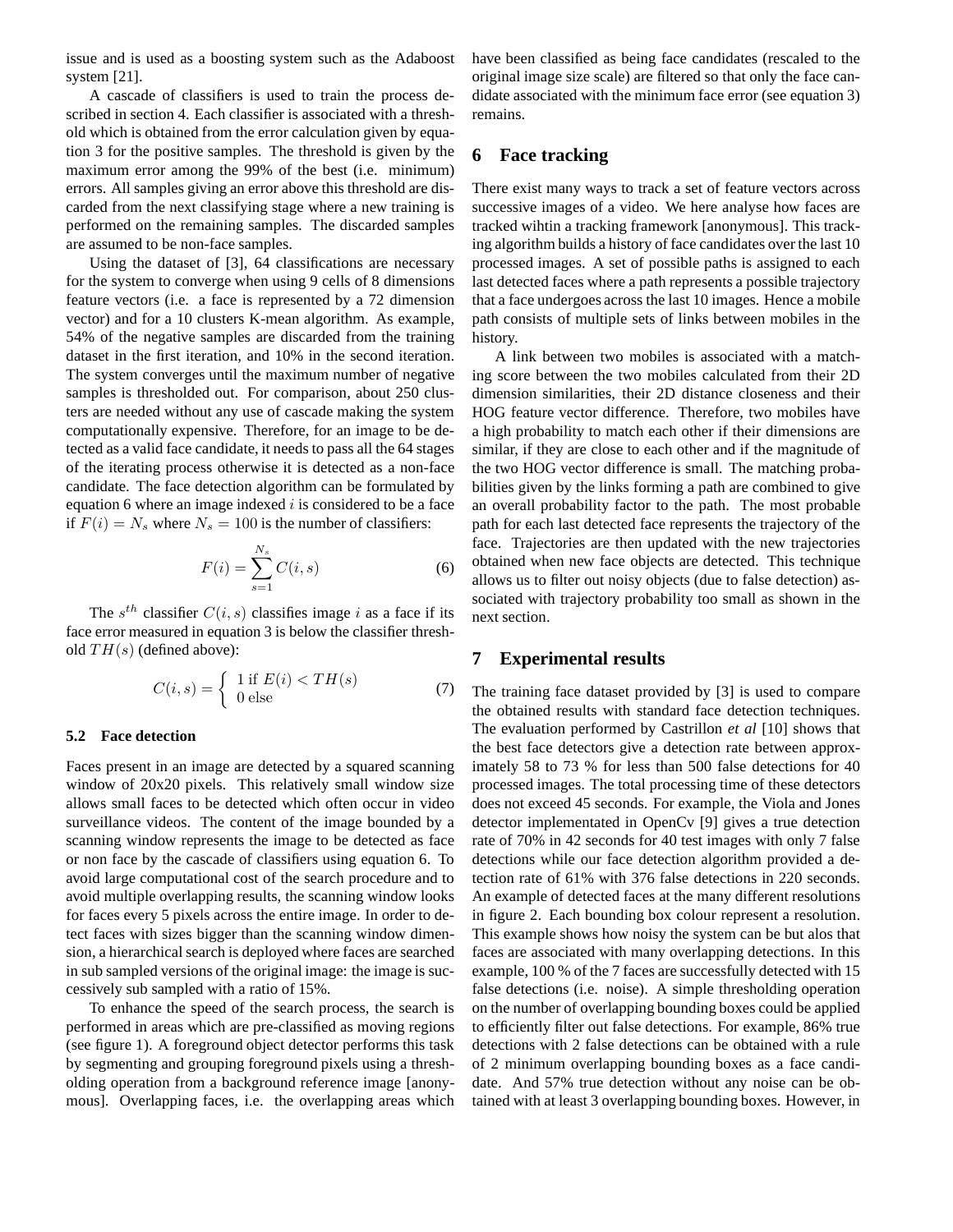this framework, we wish to keep the maximum true detection rate and to filter out noisy detections by temporal analysis and not with spatial overlapping rules. This explains why the Viola and Jones technique, which performs spatial filtering, obtains such a low false detection rate compared to our technique.



Figure 2. Multi resolution face detection.

Examples of detected faces are shown in figure 3 where a face represent at least one resolution detection. The two top and the bottom left images show frontal view of detected faces with false detections. The bottom right image of figure 3 shows results of profile views of faces obtained when adding 428 training samples of profile face views in the training dataset.

The proposed HOG face detection approach is tested against different scene scenarios as shown in figure 4. The top images show results obtained from a video captured in 2008 in the context of the TRECVID project [2] and the bottom images show results obtained with images captured in the context of the GERHOME project [14]. In both cases, the false detections shown on the left images are successfully rejected in the right figures when the face searching process is performed on moving regions represented by a gray bounding box.

For fair comparison, the algorithm results are compared with the results given by the Viola and Jones algorithm [16] for a sequence a 46 images each containing one frontal face view and no profile view. The algorithm obtains a score of 57% true positive detection rate with 5 false detections in total whereas the Viola and Jones approach obtains a score of 41% with 9 false detections. The tracking algorithm correctly tracks the person face using the detected face candidates (true positive and false positive) given by both detectors as inputs. However, one extra noisy trajectory is extracted using faces detected by the Viola and Jones approach (the HOG vector dissimilarity is not taken into account).

In terms of computational speed, the face detector processes each 720x576 pixels image in approximately 4 seconds which makes the algorithm useless for tracking faces in real time. However, when the detector focuses on moving regions, this cost falls below one second when the total searching area does not exceed 360x288 pixels. Assuming the camera is calibrated and the moving object 3D dimensions (width and height, the depth is discarded) fit the dimension of a 3D person model (e.g.  $170 \pm 30$ cm in height and  $60 \pm 20$ cm in width) then the search area can be constrained to the most probable area where face occur: e.g. 2/5 of the upper part of the 3D moving object as shown by the white rectangle in the right images of figure 4.



Figure 3. Examples of detected faces.



Figure 4. Examples of motion filtered faces.

The multiple view face tracking algorithm is evaluated for 200 captured images of a video captured in a lab with a framerate of 5 fps. The camera always sees the evolving individual in either its frontal or profile view. A detection rate of 82.5% is obtained with 29 false detections for the 200 frames. The majority of the mis-detected faces is observed to occur when the individual purposely tilted his head whose extracted HOG vectors are not trained for.

Using the moving regions as face searching areas reduces the number of false detection from 29 to 20. Each detected faces (including the falsely detected faces) are analysed by the tracking algorithm which extracts trajectories as shown in the top left image of figure 6 where the face is continuously tracked for 33 frames. Misdetection becomes an issue whenever it occurs for too long period of times where the tracking algorithm fails to find good matches in its temporal tracking window. This is illustrated in the top right figure where a new trajectory is assigned to the face after it undergoes significant head tilt for a too long period of time. Further examples of detected and tracked faces are given in the bottom images of figure 6: while a false detection occurs close to the face, the tracking algorithm prevents this false detection from being a valid face trajectory. The results show that the face is successfully tracked but with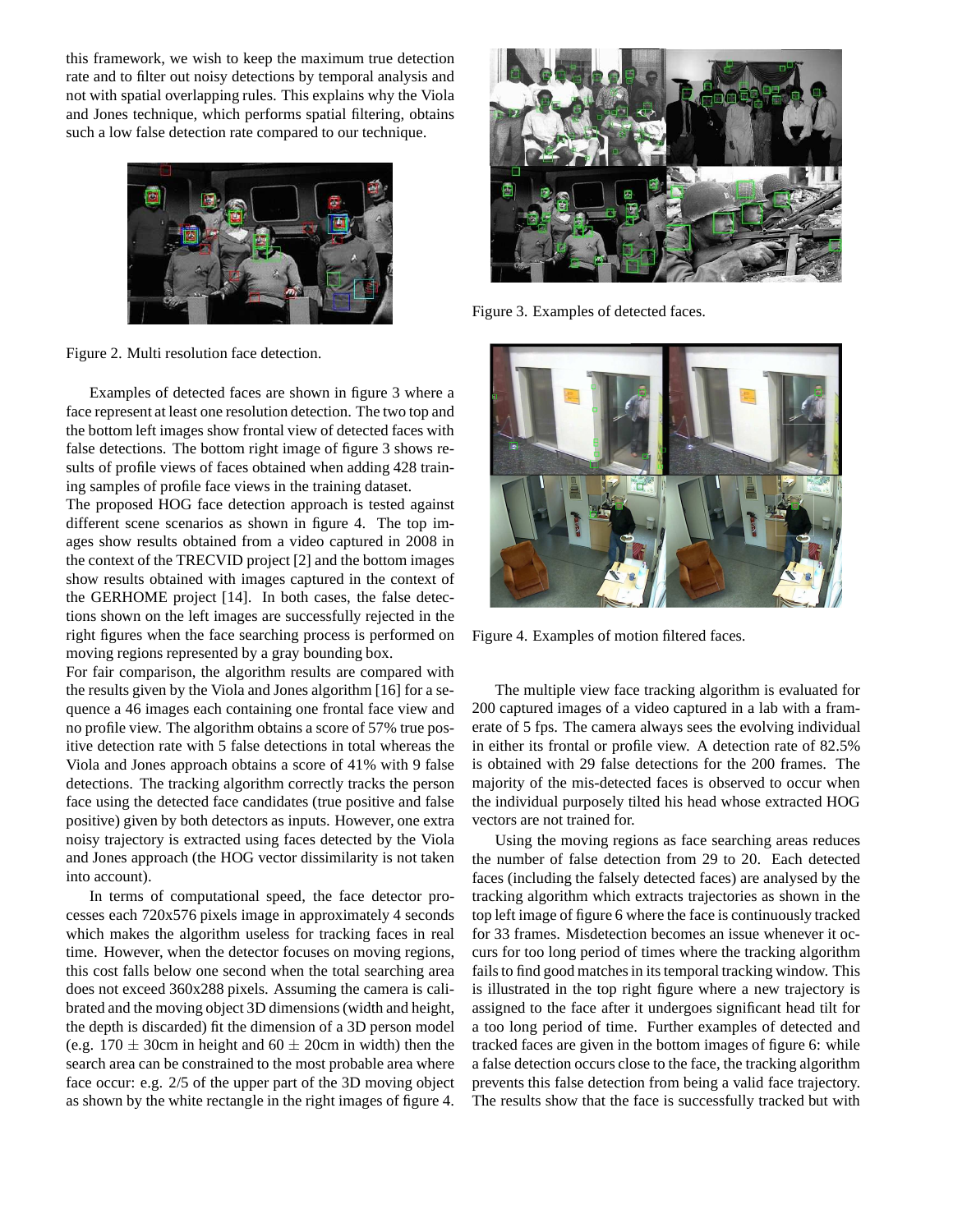two associated trajectories during the 220 frames with 14 occurrences of noisy trajectories due to false detections which have all been successfully filtered out.

A temporal analysis of the tracked face is performed in figure 5 where the mean deviation between two successive HOG vectors is plotted for 70 frames. The areas of the different activity patterns correspond to the following actions. A: the individual moves from right to left. His profile is detected. B: the individual quickly turns 90 degrees twice. The two error peaks correspond to the large difference in the detected pose, here from profile to frontal. The low error between the two peaks explains that the individual remained relatively static in front of the camera for a short period of time. C: the individual moves toward the camera from left to right; the face view is continuously detected as profile. D: the individual slowly and continuously turns his head. The face is detected as frontal before being detected back to profile. E: the individual moves from right to left of the camera in a closed up view. His face is detected as profile during this period.

#### **8 Conclusion**

A Histogram of Oriented Gradients (HOG) technique is designed to detect objects. The technique is here tested on the detection of multiple views of people face captured in video sequence. A standard clustering technique is deployed to model facial features. The evaluation of the algorithm with state of the art algorithms shows that similar performances are obtained with a limitation concerning the computational cost. This limitation is successfully dealt with when faces are constrained to be detected within moving regions of objects segmented from a reference background scene. Moreover, this motion constraint also allows false detection rate to be significantly reduced.

The presented works show a great interest in the temporal analysing of HOG feature vector that deserves more investigation in terms of tracking multiple views of objects. Hence, more objects shall be learned, for instance the combination of tracked several body shall provide relevant information of people behaviours in videos. The proposed face detection algorithm uses a multi resolution approach to detect different size faces. However, an alternative searching method can be proposed by investigating the detection in the 2D or in the 3D domain. For example, a 3D calibrated environment would use to 3D human height face dimension to constraint the 2D image areas to be searched for faces. In uncalibrated scenes, an offline face detection process can learn the detected face size to be searched with respect to the image plane location.

#### **References**

- [1] Adam A., Rivlin E., and Shimshoni I. Robust fragmentbased tracking using integral histogram. In *Computer Vision and Pattern Recognition - CVPR*, 2006.
- [2] Smeaton A.F., Over P., and Kraaij W. Evaluation campaigns and TRECVid,. In *MIR'06: Proceedings of the 8th ACM International Workshop on Multimedia Information Retrieval*, 2006.



Figure 5. HOG deviation of a tracked face.



Figure 6. Examples of a tracked face.

- [3] provided by the face reserch group at CMU. CMU/VASC Image Database. Face Datasets. In .
- [4] Harold H.W., Stone H.S., and Chang S-f. FaceTrack: Tracking and summarizing faces from compressed video. In *SPIE Photonics East, Conference on Multimedia Storage and Archiving Systems*, 1999.
- [5] Laptev I. Improvements of object detection using boosted histograms. In *Proceedings of the British Machine Vision Conference*, 2006.
- [6] Varona J., Buades J.M., and Perales F.J. Hands and face tracking for VR applications. *Computers and Graphics*, 29(2):179–187, 2005.
- [7] Schwerdt K. and Crowley J.L. Robust Face Tracking using Color. In *4th IEEE International Conference on Automatic Face and Gesture Recognition*, 2000.
- [8] Jordao L., Perrone M., Costeira J.P., and Santos-Victor J. Active Face and Feature Tracking. In *International Conference on Image Analysis and Processing - ICIAP*, 1999.
- [9] Intel Open Source Computer Vision Library. . In .
- [10] Castrillon Santana M., Deniz-Suarez O., Anton-Canalis L., and Lorenzo-Navarro J. Face and Facial Feature Detection Evaluation - Performance Evaluation of Public